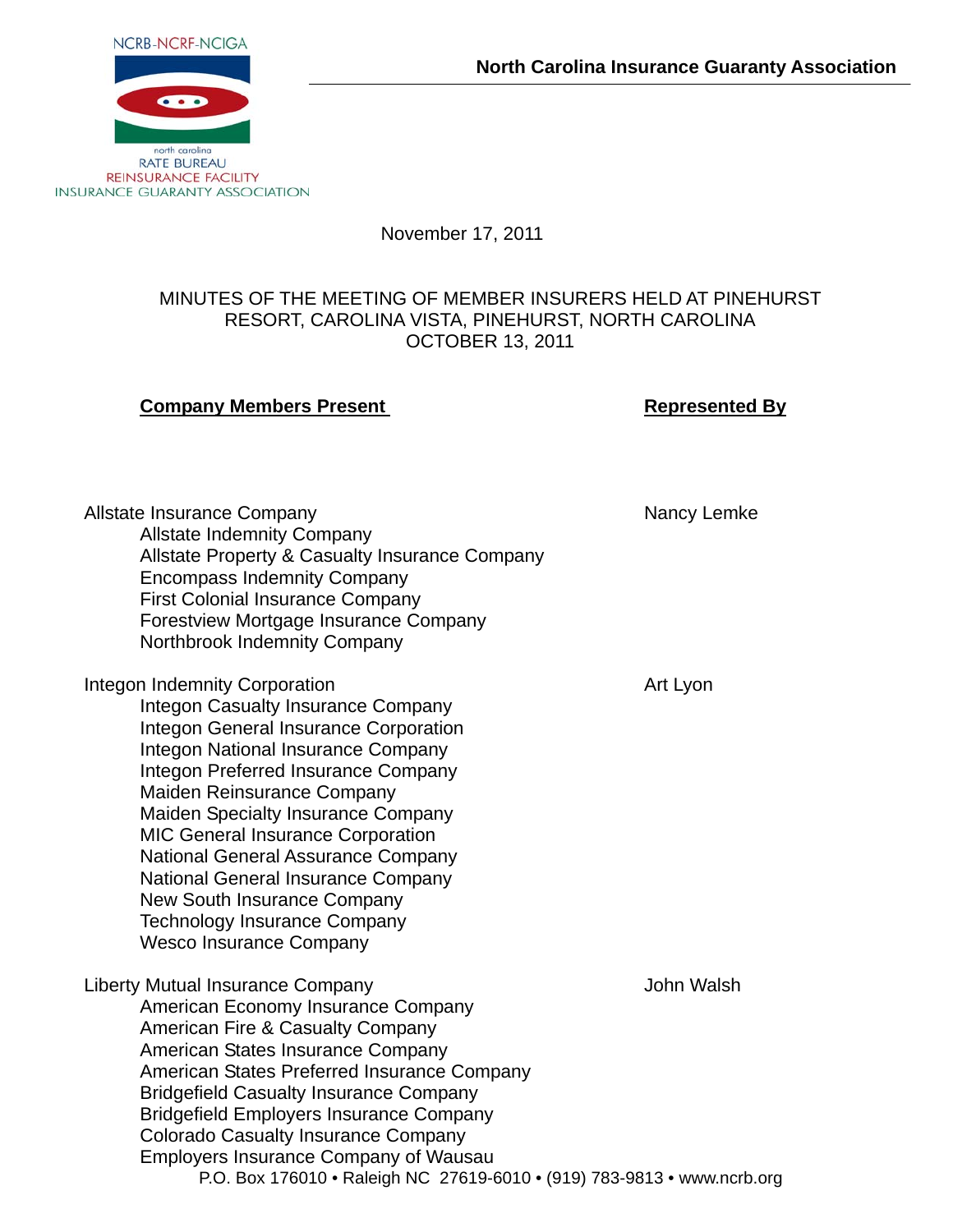Excelsior Insurance Company First Liberty Insurance Corporation First National Insurance Company of America General Insurance Company of America Liberty Insurance Corporation Liberty Insurance Underwriters Inc Liberty Mutual Fire Insurance Company Liberty Mutual Mid-Atlantic Insurance Company LM General Insurance Company LM Insurance Corporation LM Property & Casualty Insurance Company Midwestern Indemnity Company Montgomery Mutual Insurance Company Netherlands Insurance Company Ohio Casualty Insurance Company Ohio Security Insurance Company Peerless Indemnity Insurance Company Peerless Insurance Company SAFECO Insurance Company of America SAFECO Insurance Company of Indiana Wausau Business Insurance Company Wausau Underwriters Insurance Company West American Insurance Company Nationwide Mutual Insurance Company Mation Mutual Insurance Company Allied Property & Casualty Insurance Company AMCO Insurance Company Depositors Insurance Company Farmland Mutual Insurance Company Freedom Specialty Insurance Company National Casualty Company Nationwide Affinity Insurance Company of America Nationwide Agribusiness Insurance Company Nationwide Insurance Company of America Nationwide Mutual Fire Insurance Company Nationwide Property & Casualty Insurance Company Scottsdale Indemnity Company Titan Indemnity Company Victoria Fire & Casualty Company North Carolina Farm Bureau Mutual Insurance Company Allen Houck Farm Bureau Insurance Company of North Carolina State Farm Mutual Automobile Insurance Company **David Stoller** State Farm Fire & Casualty Company State Farm General Insurance Company Travelers Indemnity Company Jonathan Konrad Athena Assurance Company Automobile Insurance Company of Hartford Charter Oak Fire Insurance Company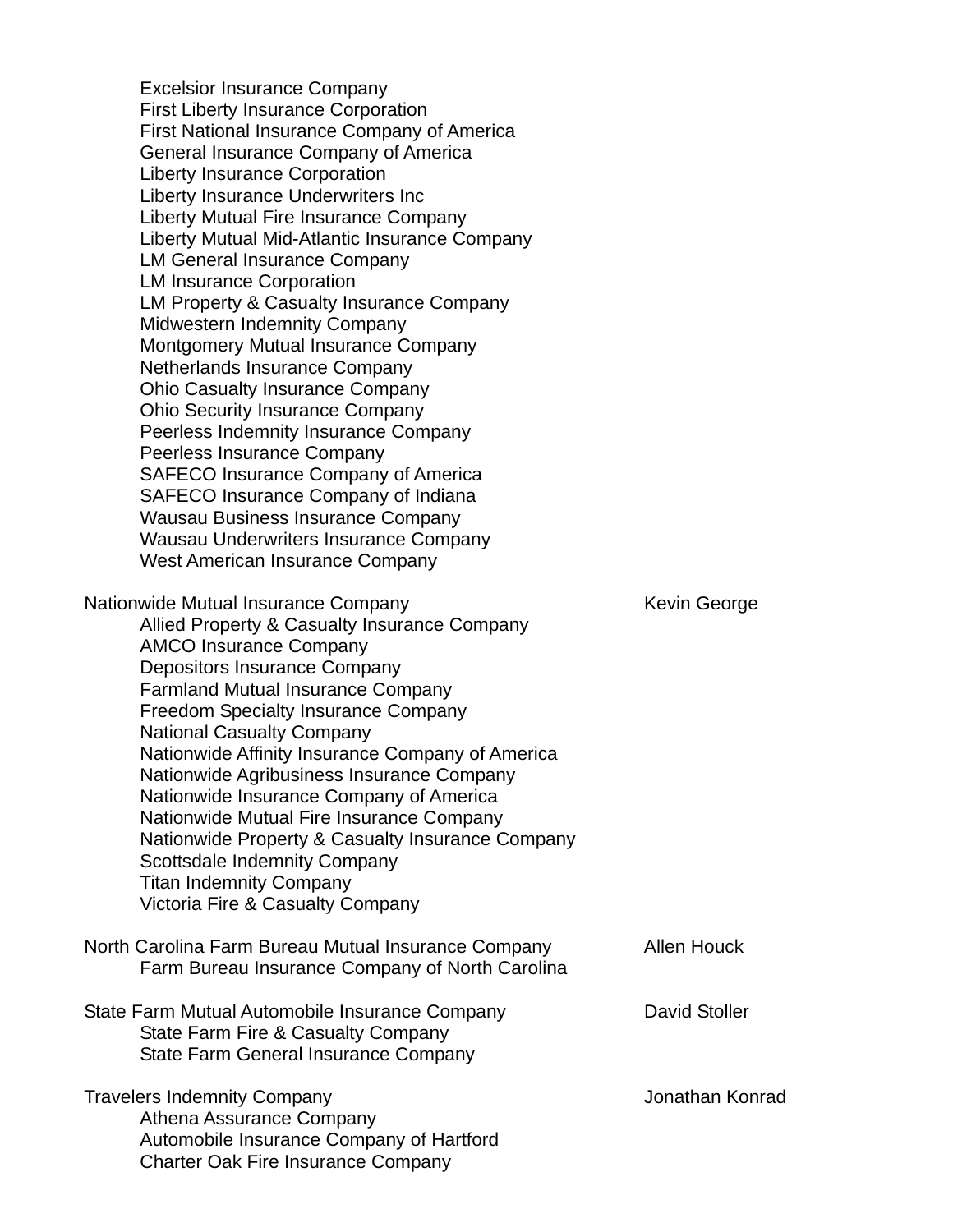Commercial Guaranty Insurance Company Discover Property & Casualty Insurance Company Farmington Casualty Company Fidelity & Guaranty Insurance Company Fidelity & Guaranty Insurance Underwriters Inc Northland Casualty Company Northland Insurance Company Phoenix Insurance Company Select Insurance Company St Paul Fire & Marine Insurance Company St Paul Guardian Insurance Company St Paul Medical Liability Insurance Company St Paul Mercury Insurance Company St Paul Protective Insurance Company Standard Fire Insurance Company Travco Insurance Company Travelers Casualty & Surety Company Travelers Casualty & Surety Company of America Travelers Casualty Company of Connecticut Travelers Casualty Insurance Company of America Travelers Commercial Casualty Company Travelers Commercial Insurance Company Travelers Home & Marine Insurance Company Travelers Indemnity Company of America Travelers Indemnity Company of Connecticut Travelers Personal Insurance Company Travelers Personal Security Insurance Company Travelers Property Casualty Company of America Travelers Property Casualty Insurance Company United States Fidelity & Guaranty Company Farmers Insurance Exchange **Bill Tibbens** Bill Tibbens 21st Century Advantage Insurance Company

21st Century Assurance Company 21st Century Casualty Company 21st Century Centennial Insurance Company 21st Century Insurance Company 21st Century North America Insurance Company 21st Century Premier Insurance Company American Guarantee & Liability Insurance Company American Zurich Insurance Company Assurance Company of America Centre Insurance Company Colonial American Casualty & Surety Company Empire Fire & Marine Insurance Company Fidelity & Deposit Company of Maryland Foremost Insurance Company Grand Rapids MI Foremost Property & Casualty Insurance Company Foremost Signature Insurance Company Maryland Casualty Company Mid Century Insurance Company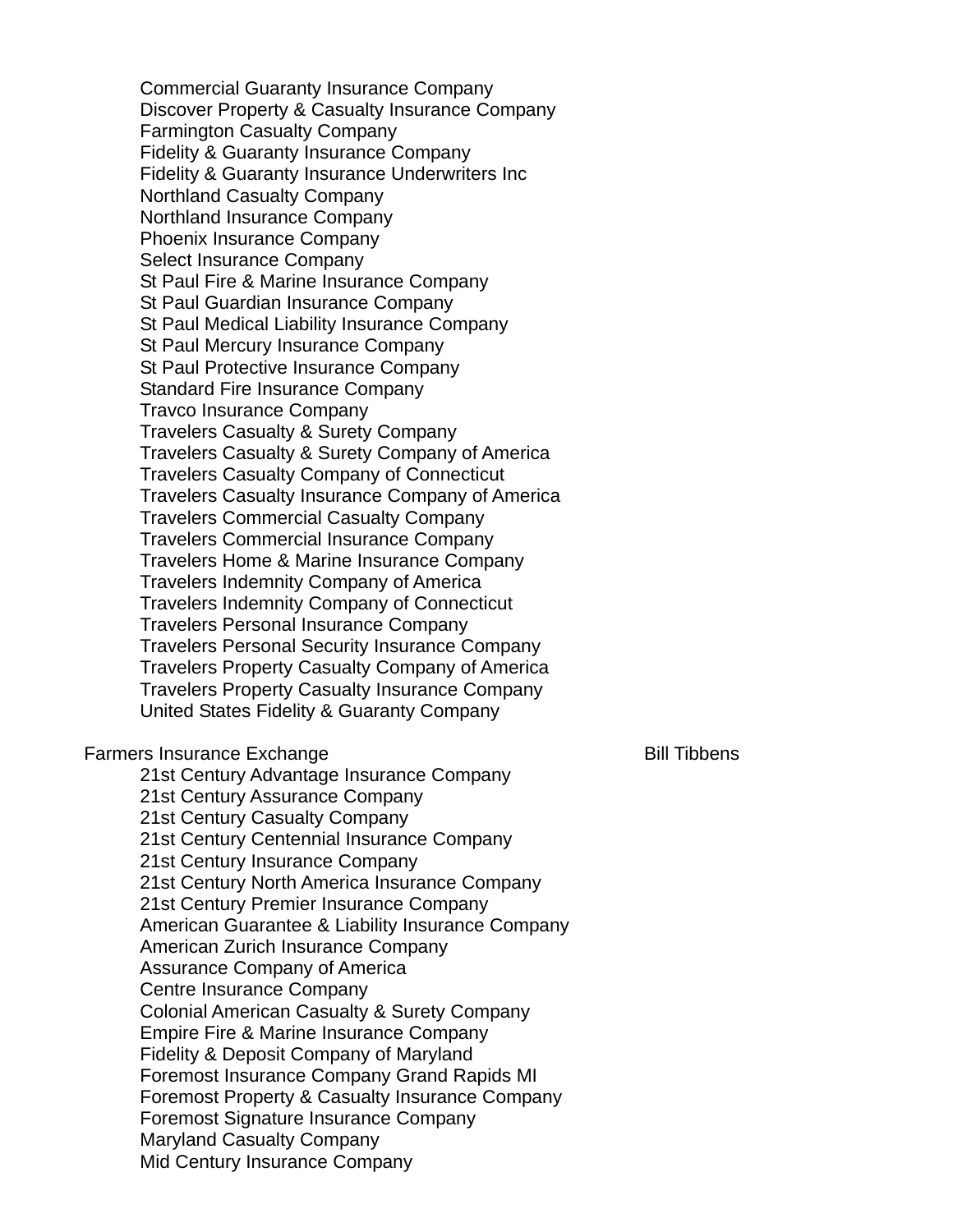Northern Insurance Company of New York Truck Insurance Exchange Universal Underwriters Insurance Company Zurich American Insurance Company Zurich American Insurance Company of Illinois

| <b>Others Present</b>                     | Represented By       |
|-------------------------------------------|----------------------|
| Agent                                     | Mr. Delaine Bradsher |
| Nelson Mullins Riley and Scarborough, LLP | Mr. Chris Blake      |
|                                           | Mr. Joe Eason        |
| <b>Staff</b>                              | Mr. Bill Delbridge   |
|                                           | Mr. Ray Evans        |
|                                           | Mr. Mike Newton      |

The meeting convened as scheduled, Mr. Stoller of State Farm Mutual Automobile Insurance Company, Chairman o f the Board of Directors, presiding. Mr. Stoller noted the meeting was being conducted under the anti-trust and conflict of interest statement provisions adopted by the Board of Directors of the North Carolina Insurance Guaranty Association.

Mr. Dave Sink

Mr. Evans reported that a quorum was represented with 417 members either appearing in person or by proxy.

## **1. Election of Board of Directors**

Mr. Stoller noted that all of the current directors had agreed to continue serving if so selected.

After receipt of the voting results, Mr. Stoller announced that the members on the Board of Directors for the ensuing three years were: Allstate Insurance Company, Integon Indemnity Corporation, Liberty Mutual Insurance Company, Nationwide Mutual Insurance Company, North Carolina Farm Bureau mutual Insurance Company, State Farm Mutual Automobile Insurance Company, and The Travelers Indemnity Company.

Mr. Evans reported that notice had been received from the Commissioner of Insurance reappointing Mr. Delaine Bradsher of Raleigh, a property and casualty insurance agent, as a non- voting member of the Board of Directors to serve for a three- year term.

## **2. Adjournment**

There being no further business the meeting was adjourned.